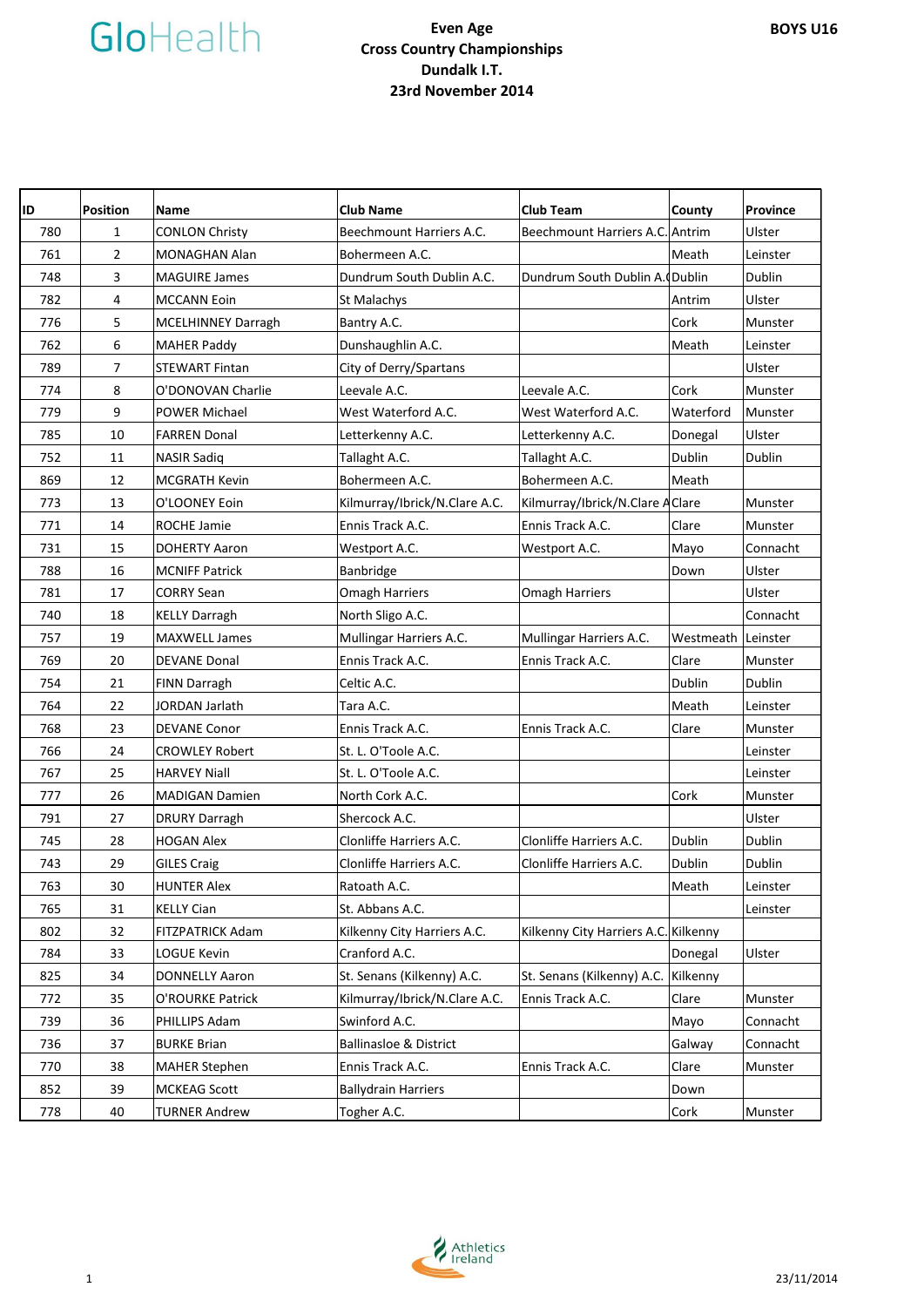# GloHealth

### **Even Age Cross Country Championships Dundalk I.T. 23rd November 2014**

| ID   | <b>Position</b> | <b>Name</b>                                          | <b>Club Name</b>           | <b>Club Team</b>                | County    | Province |
|------|-----------------|------------------------------------------------------|----------------------------|---------------------------------|-----------|----------|
| 819  | 41              | <b>BRADLEY Eoin</b>                                  | <b>Omagh Harriers</b>      | <b>Omagh Harriers</b>           |           |          |
| 812  | 42              | O'DRISCOLL Conor                                     | Leevale A.C.               | Leevale A.C.                    | Cork      |          |
| 732  | 43              | <b>MCALISTER Cian</b>                                | Westport A.C.              | Westport A.C.                   | Mayo      | Connacht |
| 845  | 44              | LOUGHERY Pat                                         | Inishowen A.C.             |                                 | Donegal   |          |
| 787  | 45              | <b>HARRISON Aaron</b>                                | <b>Ballydrain Harriers</b> |                                 | Down      | Ulster   |
| 786  | 46              | <b>MCGINLEY Alan</b>                                 | Lifford A.C.               |                                 | Donegal   | Ulster   |
| 775  | 47              | <b>COTTER Liam</b>                                   | Bantry A.C.                |                                 | Cork      | Munster  |
| 878  | 48              | MCCARTHY Jamie                                       | Waterford A.C.             |                                 | Waterford |          |
| 880  | 49              | <b>BLACKWELL Niall</b>                               | West Waterford A.C.        | West Waterford A.C.             | Waterford |          |
| 846  | 50              | JOHNSTON Matthew                                     | Letterkenny A.C.           |                                 | Donegal   |          |
| 815  | 51              | <b>BATTLE Jamie</b>                                  | Mullingar Harriers A.C.    | Mullingar Harriers A.C.         | Westmeath |          |
| 749  | 52              | MOYNIHAN O'BRADAIGH Naoise Dundrum South Dublin A.C. |                            | Dundrum South Dublin A. (Dublin |           | Dublin   |
| 879  | 53              | <b>MCGLYNN David</b>                                 | Waterford A.C.             |                                 | Waterford |          |
| 862  | 54              | <b>MURPHY Liam</b>                                   | Le Cheile A.C.             |                                 | Kildare   |          |
| 750  | 55              | <b>DERVAN Cathal</b>                                 | Dundrum South Dublin A.C.  | Dundrum South Dublin A.C.       |           | Dublin   |
| 742  | 56              | <b>DALY Finlay</b>                                   | Sligo A.C.                 |                                 |           | Connacht |
| 849  | 57              | <b>CAMPBELL Billy</b>                                | <b>Burren</b>              |                                 | Down      |          |
| 810  | 58              | <b>CUBILLO GARCIA Alvaro</b>                         | Leevale A.C.               | Leevale A.C.                    | Cork      |          |
| 851  | 59              | MCAVOY Malahai                                       | <b>Burren</b>              |                                 | Down      |          |
| 747  | 60              | <b>HALPIN Conor</b>                                  | Dundrum South Dublin A.C.  | Dundrum South Dublin A. (Dublin |           | Dublin   |
| 746  | 61              | O'LEARY Sean                                         | Clonliffe Harriers A.C.    | Clonliffe Harriers A.C.         | Dublin    | Dublin   |
| 867  | 62              | <b>HENNESSY Richard</b>                              | St. Joseph's A.C.          |                                 | Kilkenny  |          |
| 853  | 63              | O'FARRELL Jack                                       | <b>Burren</b>              |                                 | Down      |          |
| 798  | 64              | <b>MCMANUS Fionn</b>                                 | Clonliffe Harriers A.C.    | Clonliffe Harriers A.C.         |           |          |
| 865  | 65              | O'CARROLL David                                      | Gowran A.C.                |                                 | Kilkenny  |          |
| 873  | 66              | <b>HALTON John</b>                                   | Trim A.C.                  |                                 | Meath     |          |
| 838  | 67              | <b>CAHILL Sean</b>                                   | Tulla A.C.                 |                                 | Clare     |          |
| 821  | 68              | <b>DONNELLY Cathaoir</b>                             | <b>Omagh Harriers</b>      | <b>Omagh Harriers</b>           |           |          |
| 841  | 69              | <b>KELLY Eoin</b>                                    | Cranford A.C.              |                                 | Donegal   |          |
| 839  | 70              | O'FHAITHEARTARGH Naoise                              | Bandon A.C.                |                                 | Cork      |          |
| 866  | 71              | O'DWYER Eoin                                         | Gowran A.C.                |                                 | Kilkenny  |          |
| 792  | 72              | <b>BITTLES Kian</b>                                  | Beechmount Harriers A.C.   | Beechmount Harriers A.C. Antrim |           |          |
| 794  | 73              | <b>GRACEY Peter</b>                                  | Beechmount Harriers A.C.   | Beechmount Harriers A.C. Antrim |           |          |
| 835  | 74              | <b>BROWNE Conall</b>                                 | St Malachys                |                                 | Antrim    |          |
| 795  | 75              | <b>MCCORMICK Pearse</b>                              | Beechmount Harriers A.C.   | Beechmount Harriers A.C. Antrim |           |          |
| 847  | 76              | <b>MCGINLEY Conor</b>                                | Lifford A.C.               |                                 | Donegal   |          |
| 874  | 77              | NANGLE Jonathon                                      | Trim A.C.                  |                                 | Meath     |          |
| 811  | 78              | <b>MINTERN James</b>                                 | Leevale A.C.               | Leevale A.C.                    | Cork      |          |
| 1047 | 79              | O'MALLEY Brian                                       | Roscommon A.C.             |                                 |           | Connacht |
| 751  | 80              | <b>AHMED Sekeriye</b>                                | Donore Harriers            |                                 |           | Dublin   |

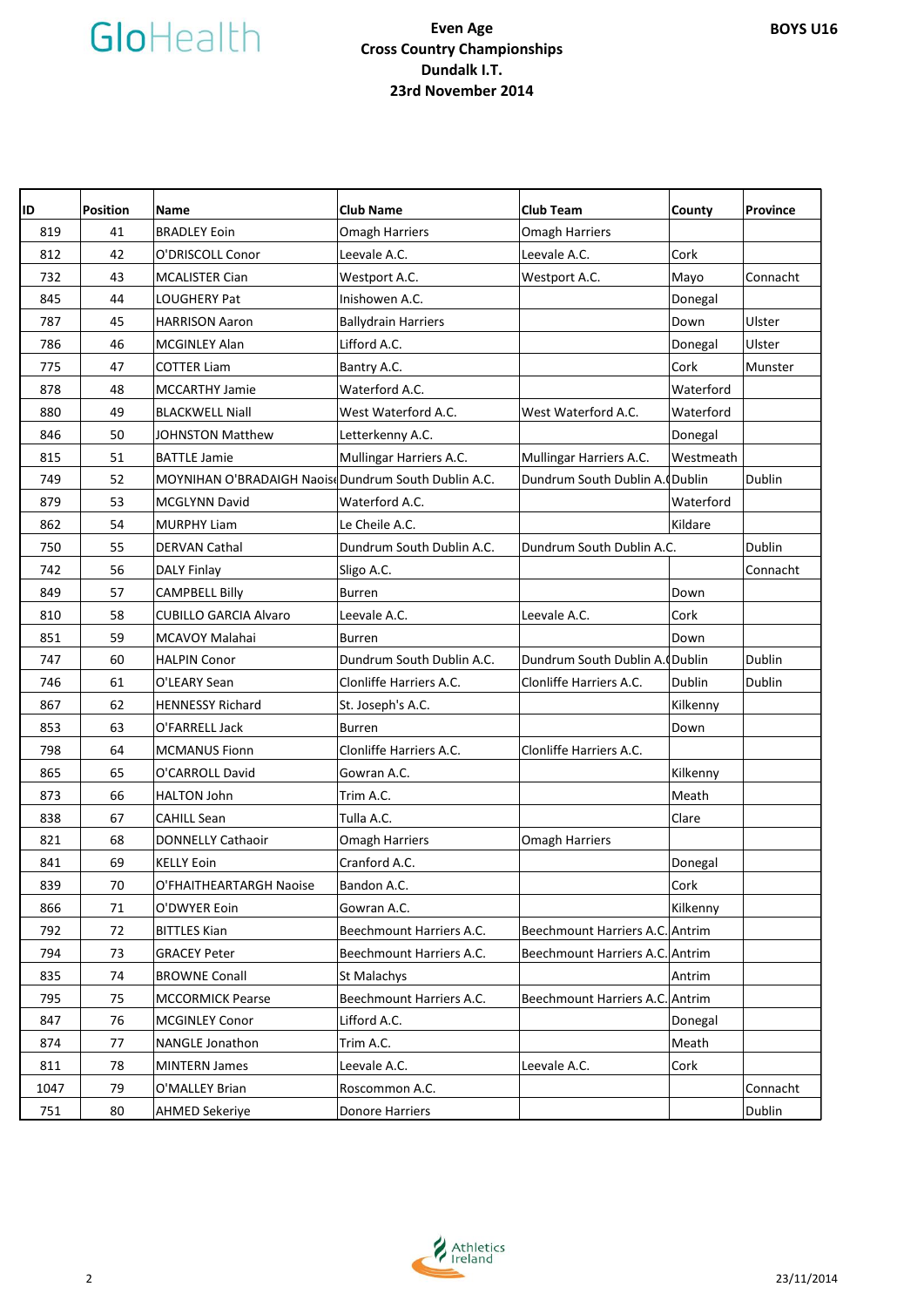

#### **Even Age Cross Country Championships Dundalk I.T. 23rd November 2014**

| ID  | <b>Position</b> | Name                     | <b>Club Name</b>              | <b>Club Team</b>                     | County    | Province |
|-----|-----------------|--------------------------|-------------------------------|--------------------------------------|-----------|----------|
| 820 | 81              | <b>CORRY Jacob</b>       | <b>Omagh Harriers</b>         | <b>Omagh Harriers</b>                |           |          |
| 823 | 82              | <b>MULLIN Michael</b>    | <b>Omagh Harriers</b>         | <b>Omagh Harriers</b>                |           |          |
| 875 | 83              | O'KEEFFE Cian            | Ferrybank A.C.                |                                      | Waterford |          |
| 756 | 84              | <b>LODGE Rory</b>        | Kilkenny City Harriers A.C.   | Kilkenny City Harriers A.C.          | Kilkenny  | Leinster |
| 744 | 85              | <b>HESSION Joseph</b>    | Clonliffe Harriers A.C.       | Clonliffe Harriers A.C.              | Dublin    | Dublin   |
| 850 | 86              | <b>EDWARDS Owen</b>      | East Down                     |                                      | Down      |          |
| 885 | 87              | O'HANLON Sean            | Westport A.C.                 | Westport A.C.                        | Mayo      |          |
| 758 | 88              | MORAN Jack               | Mullingar Harriers A.C.       | Mullingar Harriers A.C.              | Westmeath | Leinster |
| 797 | 89              | <b>HODSON Keith</b>      | Clonliffe Harriers A.C.       | Clonliffe Harriers A.C.              |           |          |
| 738 | 90              | <b>HARPER Robbie</b>     | Aughagower A.C.               |                                      | Mayo      | Connacht |
| 813 | 91              | POLKA SZARKOWICZ Michael | Leevale A.C.                  | Leevale A.C.                         |           |          |
| 824 | 92              | <b>DELAHUNTY Billy</b>   | St. Senans (Kilkenny) A.C.    | St. Senans (Kilkenny) A.C.           | Kilkenny  |          |
| 870 | 93              | <b>KIERNAN Brian</b>     | Ratoath A.C.                  |                                      | Meath     |          |
| 803 | 94              | <b>FITZPATRICK Luke</b>  | Kilkenny City Harriers A.C.   | Kilkenny City Harriers A.C. Kilkenny |           |          |
| 800 | 95              | MACGABHANN Luke          | Dundrum South Dublin A.C.     | Dundrum South Dublin A.C.            |           |          |
| 882 | 96              | <b>WALSH Patrick</b>     | West Waterford A.C.           | West Waterford A.C.                  | Waterford |          |
| 734 | 97              | O'RIAIN Alex             | Westport A.C.                 | Westport A.C.                        | Mayo      | Connacht |
| 816 | 98              | <b>MCHUGH Conor</b>      | Mullingar Harriers A.C.       | Mullingar Harriers A.C.              | Westmeath |          |
| 760 | 99              | Ó CUILL Oisin            | St. Coca's A.C.               |                                      | Kildare   | Leinster |
| 809 | 100             | O'LOONEY Oisin           | Kilmurray/Ibrick/N.Clare A.C. | Kilmurray/Ibrick/N.Clare AClare      |           |          |
| 877 | 101             | <b>KEANE Evan</b>        | Waterford A.C.                |                                      | Waterford |          |
| 829 | 102             | <b>DUFFY Christopher</b> | Tallaght A.C.                 | Tallaght A.C.                        |           |          |
| 793 | 103             | <b>DUFFY Eoghan</b>      | Beechmount Harriers A.C.      | Beechmount Harriers A.C. Antrim      |           |          |
| 804 | 104             | <b>CODY Bill</b>         | Kilkenny City Harriers A.C.   | Kilkenny City Harriers A.C           |           |          |
| 848 | 105             | <b>BRAMISILE Desire</b>  | <b>Willowfield Harriers</b>   |                                      | Down      |          |
| 753 | 106             | <b>CONWAY Dean</b>       | Tallaght A.C.                 | Tallaght A.C.                        | Dublin    | Dublin   |
| 872 | 107             | <b>HAWES David</b>       | Tara A.C.                     |                                      | Meath     |          |
| 801 | 108             | <b>MARTIN Paul</b>       | Ennis Track A.C.              | Ennis Track A.C.                     | Clare     |          |
| 826 | 109             | <b>MAHER Eoin</b>        | St. Senans (Kilkenny) A.C.    | St. Senans (Kilkenny) A.C.           | Kilkenny  |          |
| 733 | 110             | MCLOUGHLIN Eoghan        | Westport A.C.                 | Westport A.C.                        | Mayo      | Connacht |
| 868 | 111             | <b>KELLY Dylan</b>       | Swinford A.C.                 |                                      | Mayo      |          |
| 859 | 112             | <b>GOSS Eoghan</b>       | Celbridge A.C.                |                                      | Kildare   |          |
| 830 | 113             | <b>NOONE Seamus</b>      | Tallaght A.C.                 | Tallaght A.C.                        |           |          |
| 883 | 114             | <b>CRONIN Joseph</b>     | Mullingar Harriers A.C.       |                                      | Westmeath |          |
| 837 | 115             | <b>TEREK Sean</b>        | City of Lisburn               |                                      | Antrim    |          |
| 799 | 116             | DOYLE Nathan             | Dundrum South Dublin A.C.     | Dundrum South Dublin A.C.            |           |          |
| 814 | 117             | <b>QUIGLEY Matthew</b>   | Leevale A.C.                  | Leevale A.C.                         |           |          |
| 881 | 118             | LOOBY Tom                | West Waterford A.C.           | West Waterford A.C.                  | Waterford |          |
| 860 | 119             | <b>CONNOLLY Ciaran</b>   | Le Cheile A.C.                |                                      | Kildare   |          |
| 861 | 120             | <b>DAVIS Thomas</b>      | Le Cheile A.C.                |                                      | Kildare   |          |



**BOYS U16**